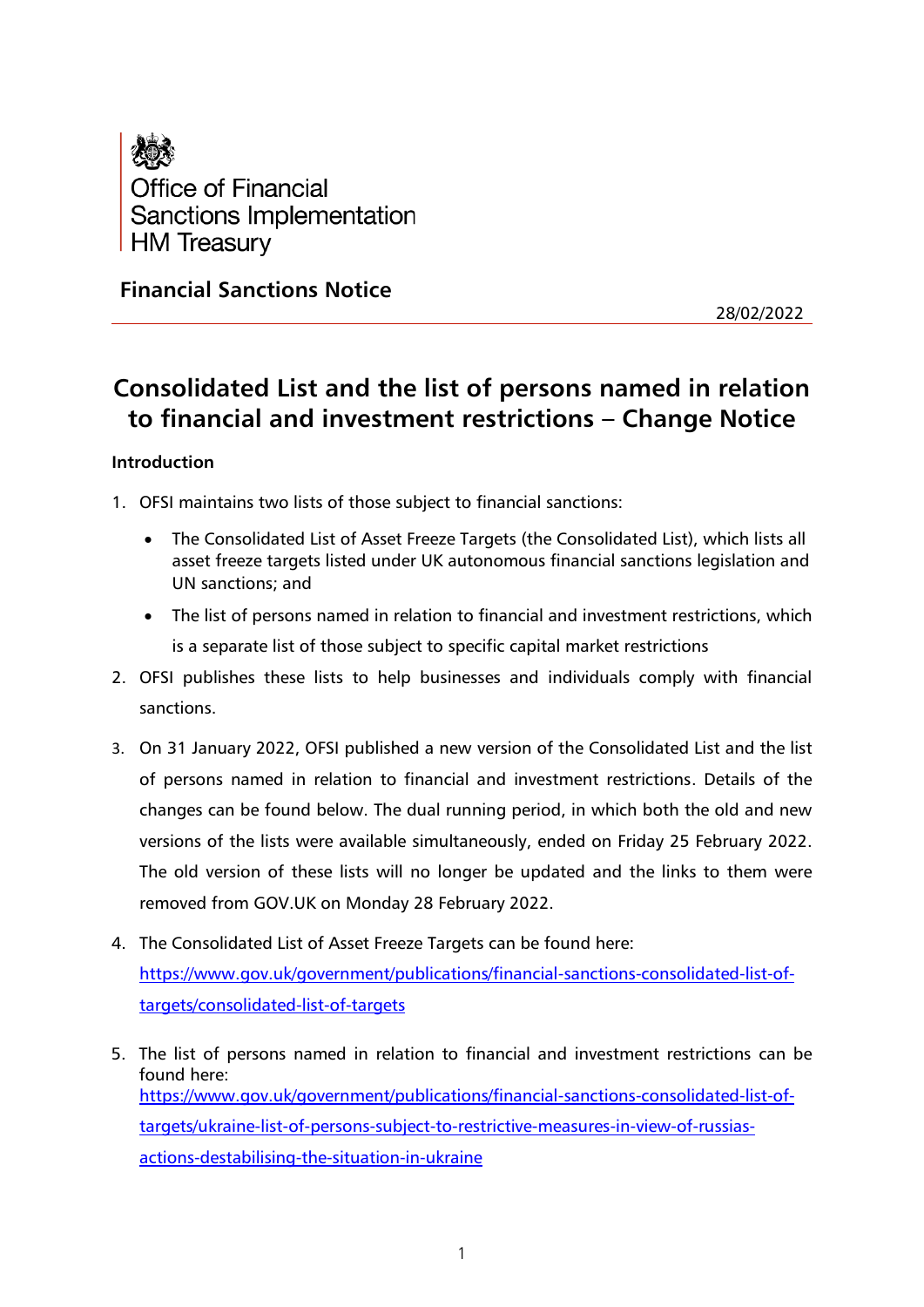#### **Change summary**

- 6. The new version of the Consolidated List and the list of persons named in relation to financial and investment restrictions is not published in the .xls format. The other six existing formats (CSV, PDF, HTML, TXT, XLSX, XML) for the two list have been retained. Additionally, the Consolidated List search tool has also been retained, with a new link found below.
- 7. A new Group Type has been introduced to accompany the two existing types (Individual and Entity): Ship.
- 8. Seven new fields have been introduced:
	- i. Alias Quality
	- ii. Non-Latin Script Alias
	- iii. Non-Latin Script Type
	- iv. Non-Latin Script Language
	- v. Passport Number. The Passport Details field has been split into two fields: Passport Number and Passport Details.
	- vi. National Identification Details. The National Identification No. field has been split into two fields: National Identification No. and National Identification Details.
	- vii. UK Sanctions List Date Designated
- 9. The content of the Alias Type field has changed. The contents is now one of: Primary Name; Primary Name Variation; AKA; FKA.
- 10. Some content has been amended to reflect changes to the UK Sanctions List made by the Foreign, Commonwealth and Development Office.
- 11. A new format guide has been published to accompany the new lists. The new format guide includes an updated table listing and describing each Consolidated List field; a new table showing which Consolidated List and UK Sanctions List fields are related; and descriptions of, and updated schemas for, each format of the list. A link to the new format guide can be found below.